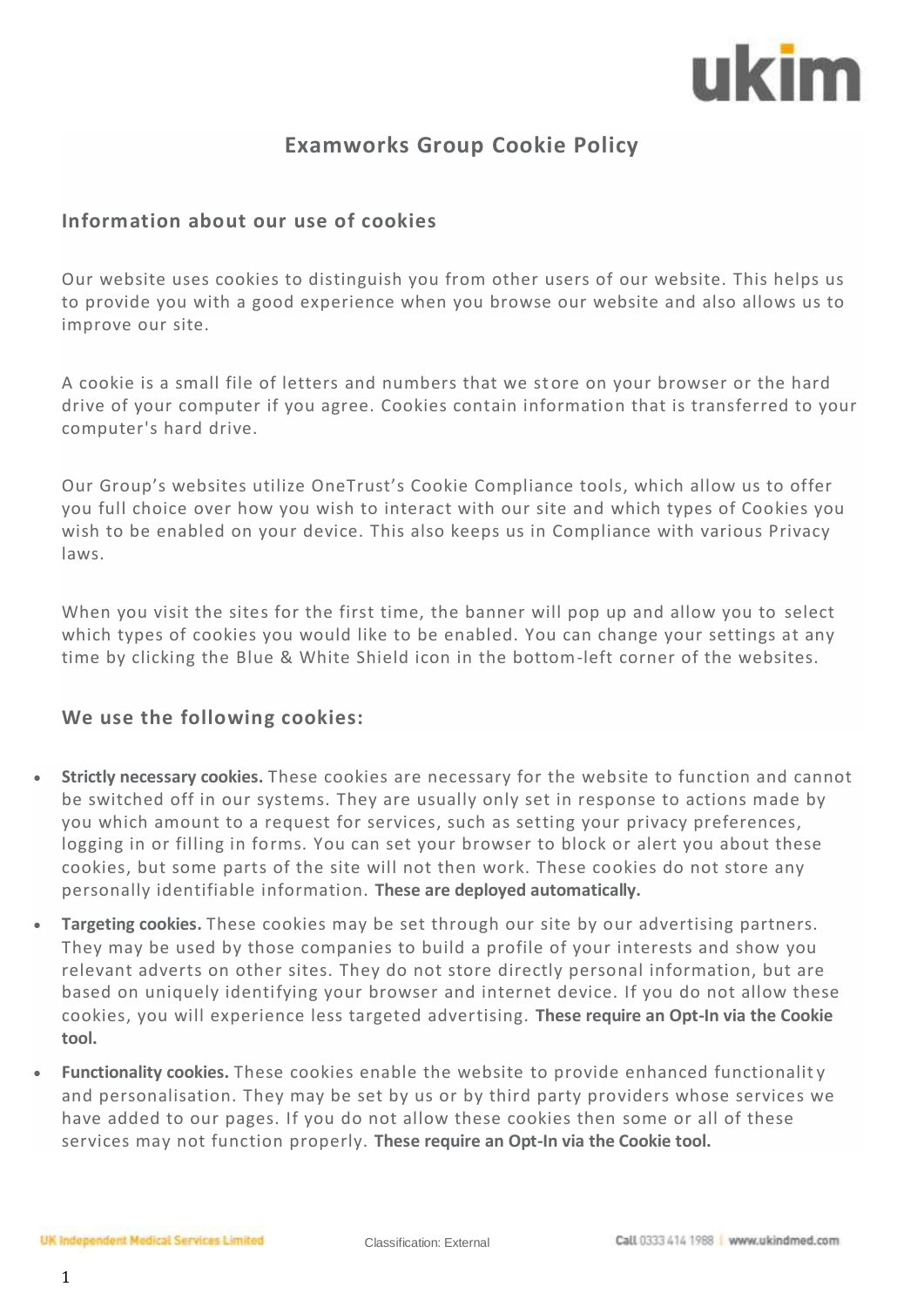

You can find more information about the individual cookies we use and the purposes for which we use them in the table below:

| Cookie                | Name              | Purpose                                                                                                                                                                                               | More information                                             |
|-----------------------|-------------------|-------------------------------------------------------------------------------------------------------------------------------------------------------------------------------------------------------|--------------------------------------------------------------|
| <b>Session Cookie</b> | ASP.NET_SessionID | This is a cookie which<br>is used to identify the<br>users session on the<br>server. The session<br>being an area on the<br>server which can be<br>used to store data in<br>between http<br>requests. | <b>Visit the Microsoft</b><br>website                        |
| Google Analytics      | utmb<br>utmc      | These cookies enable<br>us to monitor our<br>audience size and<br>collect information<br>about how visitors use<br>our site.                                                                          | <b>Click here for an</b><br>overview of privacy at<br>Google |
|                       | $-$ utmz          | This cookie collects<br>information in an<br>anonymous form,<br>including the number<br>of visitors to the site<br>and the pages they<br>visited.                                                     |                                                              |
|                       | $g$ a<br>$\_$ gat | Used to distinguish<br>users.                                                                                                                                                                         |                                                              |
|                       | $\_$ gid          | Used to throttle<br>request rate.                                                                                                                                                                     |                                                              |
|                       |                   | Used to distinguish<br>users.                                                                                                                                                                         |                                                              |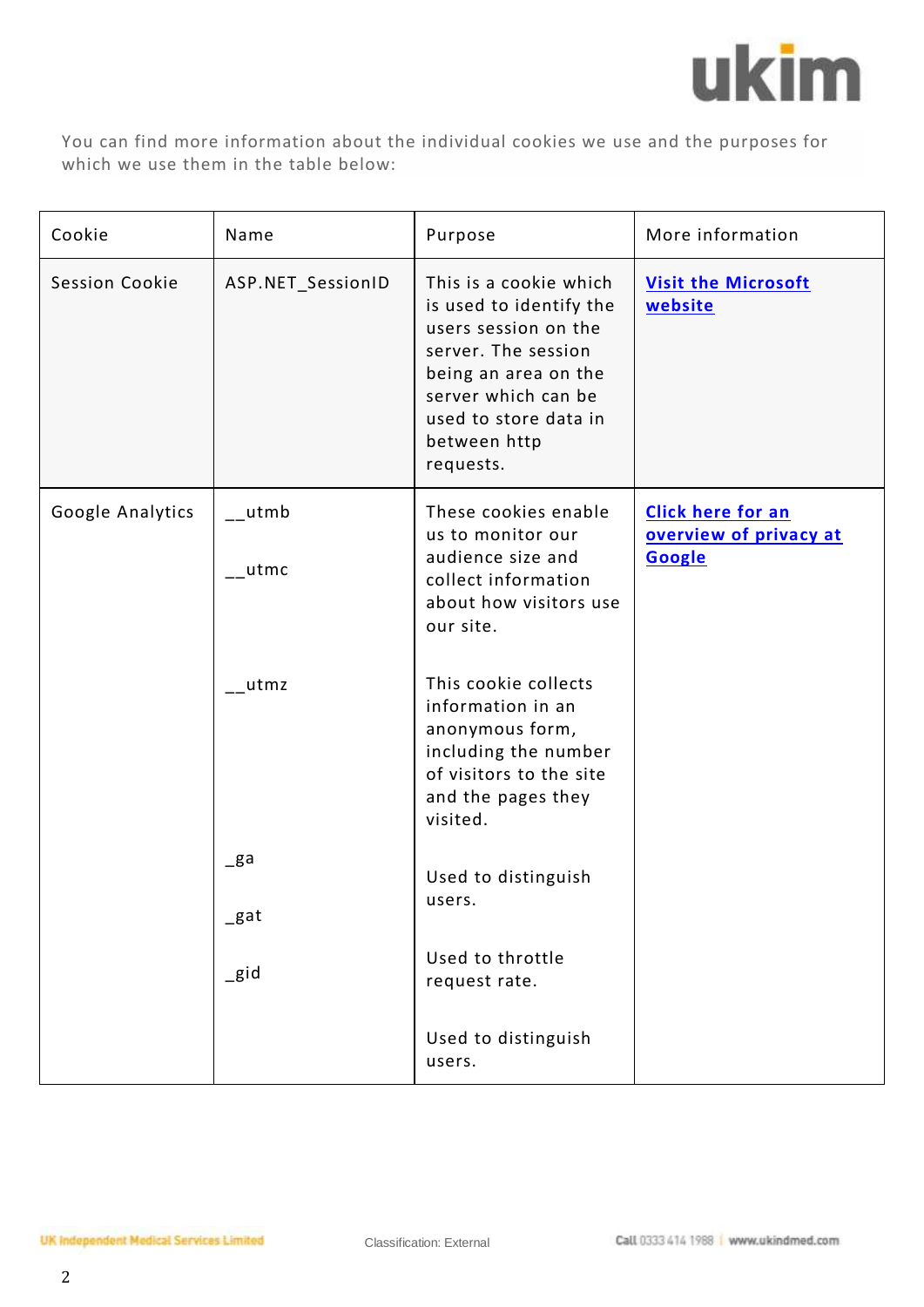# ukim

| Hotjar                | hjIncludedInSampl<br>e                                                         | This session cookie is<br>set to let Hotjar know<br>whether that visitor is<br>included in the<br>sample which is used<br>to generate funnels                                                               | <b>Click here for an</b><br>overview for more<br>information |
|-----------------------|--------------------------------------------------------------------------------|-------------------------------------------------------------------------------------------------------------------------------------------------------------------------------------------------------------|--------------------------------------------------------------|
| Google<br>Doubleclick | <b>IDE</b><br><b>RUL</b>                                                       | This cookie is<br>to provide ad delivery<br>or retargeting.<br>Used<br>by DoubleClick to<br>determine whether<br>website<br>advertisement has<br>been properly<br>displayed                                 | Click here for an<br>overview for more<br><i>information</i> |
| OneTrust              | OptanonAlertBoxClo<br>sed<br>OptanonConsent<br>cookieconsent stat<br><b>us</b> | Cookies set by<br>OneTrust once the<br>toolbar has been used<br>to select the user's<br>preferences.                                                                                                        | Click here for an<br>overview for more<br>information.       |
| Cloudflare            | $\overline{\phantom{0}}$ cfduid                                                | The primary use of<br>the cookie is<br>for detecting bots on<br>the web. Malicious<br>bots may disrupt a<br>service that has been<br>explicitly requested<br>by an end user<br>(through DDoS<br>attacks) or | Click here for an<br>overview for more<br>information.       |